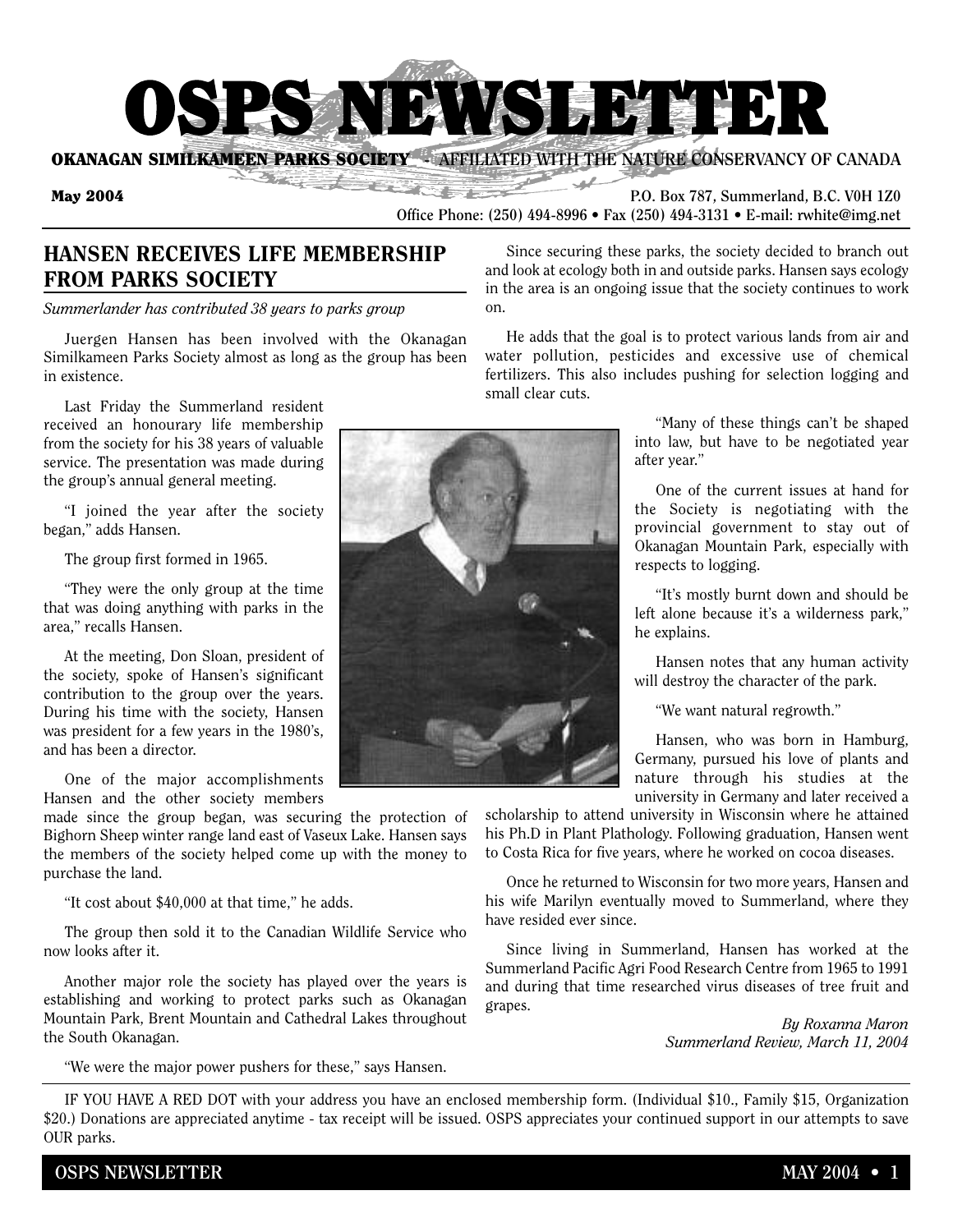### **OSPS ANNUAL MEETING**

At the 39th Annual General Meeting, Dr. John and Mary Theberge charmed the attendees with their slides and talk on Wolves. Questions about their study were still being asked an hour and a quarter after their presentation ended. They were thrilled to announce the 3-year moratorium on the wolf kill had been extended by the Ontario Government based mainly on the long-term study in Algonquin Park done by the Theberges. The couple now reside in Oliver and we expect continuing reports of their work.

At the Annual General Meeting which preceded the presentation, Treasurer Bert White reported a six thousand dollar increase in Net Worth, resulting partly from a decrease in expenditures in 2003.

The Annual Election saw Directors, John Bremmer, Joe and Jessica Klein and Clive Johnson returned and the welcome member Don Guild to the Directorate. Don has retired from his work with Telus and looks forward to furthering the work of OSPS as well as his other naturalist club interests. The six elected directors join the six who were elected in 2003.

COPIES OF THE WESTERN WILDERNESS COMMITTEE REPORT "Public Forest at Risk", A History of Okanagan-Similkameen Parks Society, and reports pertaining to the meeting were made available. As well, the book "WOLF COUNTRY" by John and Mary Theberge was for sale.

*R.D. White, Editor*

## **NEW CENSUS CONFIRMS CRASH IN LOCAL MOUNTAIN CARIBOU POPULATIONS**

Results of the 2004 census of the Mountain Caribou herds in the Kootenay region have confirmed the population crash of 2002. Numbers are continuing to show population declines for most herds in the Kootenay region, confirming recent scientific studies that are predicting extirpation for all Kootenay herds within 40 years. These predictions include even the once populous Revelstoke herds. The Central Selkirk herd that resides in an area between New Denver and the southern Boundaries of Glacier National Park has declined in population by 67% since 1996.

"The BC government is ruthlessly driving this priceless species to extinction," says Craig Pettitt, a director of the Valhalla Wilderness Society. "Scientists state that habitat destruction by clearcut logging is the major cause for this population decline. An immediate moratorium needs to be placed on all activities within caribou habitat including logging, to stop further declines in these populations."

In 2001 China had 2,500 giant pandas left; Africa had 2,700 black rhinoceros. The world put pressure upon China and Africa to stop the loss of these species, despite the fact that over population and poverty made it very difficult for these countries to set aside wildlife habitat. In 2002, BC's once numerous population of mountain caribou had diminished to only 1,900 animals. The BC and Canadian governments have disgracefully colluded in hastening the disappearance of this species. Canada is not a Third World country, yet the BC government is allowing logging companies to relentlessly destroy the life support of this species, while the federal government looks the other way.

Caribou were first identified as a "species at risk" and placed on the provincial Blue List in 1993 by the Conservation Data Centre. Despite this recognition we continued to log their habitat and drive them out of critical late winter habitat with snowmobiles. These practices are continuing at present despite the population declines and need to be stopped immediately.

Statistics show that 285,000 ha of caribou habitat have been logged since 1960, forcing these animals onto poorer habitat and placing them into greater proximity of predators, while another 9,000 ha of logging is proposed within current and proposed special management areas for caribou identified in the Kootenay Boundary Higher Level Plan over the next 5 years. This proposed new logging excludes proposed blocks in the Revelstoke area that aren't subject to the Kootenay Boundary Higher Level Plan.

Woodland Caribou were identified as a threatened species by the federal government in 2002 and are recognized under the *Species at Risk Act*. However, Mountain Caribou (all caribou in the Kootenay region) are an ecotype (sub grouping) of Woodland Caribou and are on the brink of extirpation, yet the federal government refuses to consider this ecotype separately. Unfortunately the *Species at Risk Act* is mired in bureaucracy and may not have any effect for years. Scientists predict that 10 of the 16 studied Mountain Caribou herds that range between Prince George and Northern Idaho will be extinct in less than 50 years if we continue as we now are. Three of these herds have less than 20 years to extinction. The Monashee herd was not considered because of too little data and the South Selkirk herd was excluded because it has been maintained with 100 transplanted animals over the years.

"Unless we are prepared to make major changes in our land management practices we are dooming the entire ecotype of Mountain Caribou in the world to extinction," says Pettitt.

> *Craig Pettitt, Director Valhalla Wilderness Society, May 04, 2004*

#### **SUMMERLAND TRAIL PROJECT**

The Shaughnessy Trail, a centennial project to honor our past by building a walking path linking our historic roots in lower town with our present day downtown core, has preceded a step further.

Tourists today are seeking a recreational component to their holiday or day's outing.

They will find many parking locations along the route from which to start their hike.

The Centennial Committee is now seeking community involvement to make this trail project a reality. Presently, there are four sections of varying lengths that require upgrading and the repair or replacement of the pedestrian bridges.

Any club or organization that feels they would like to make the upgrading of a section of the trail their contribution to Summerland's Centennial, can do so by contacting either Bill Atkinson at 494-1382, or Don Henderson at 494-8570 for further details.

*Summerland Review ~ March 11, 2004*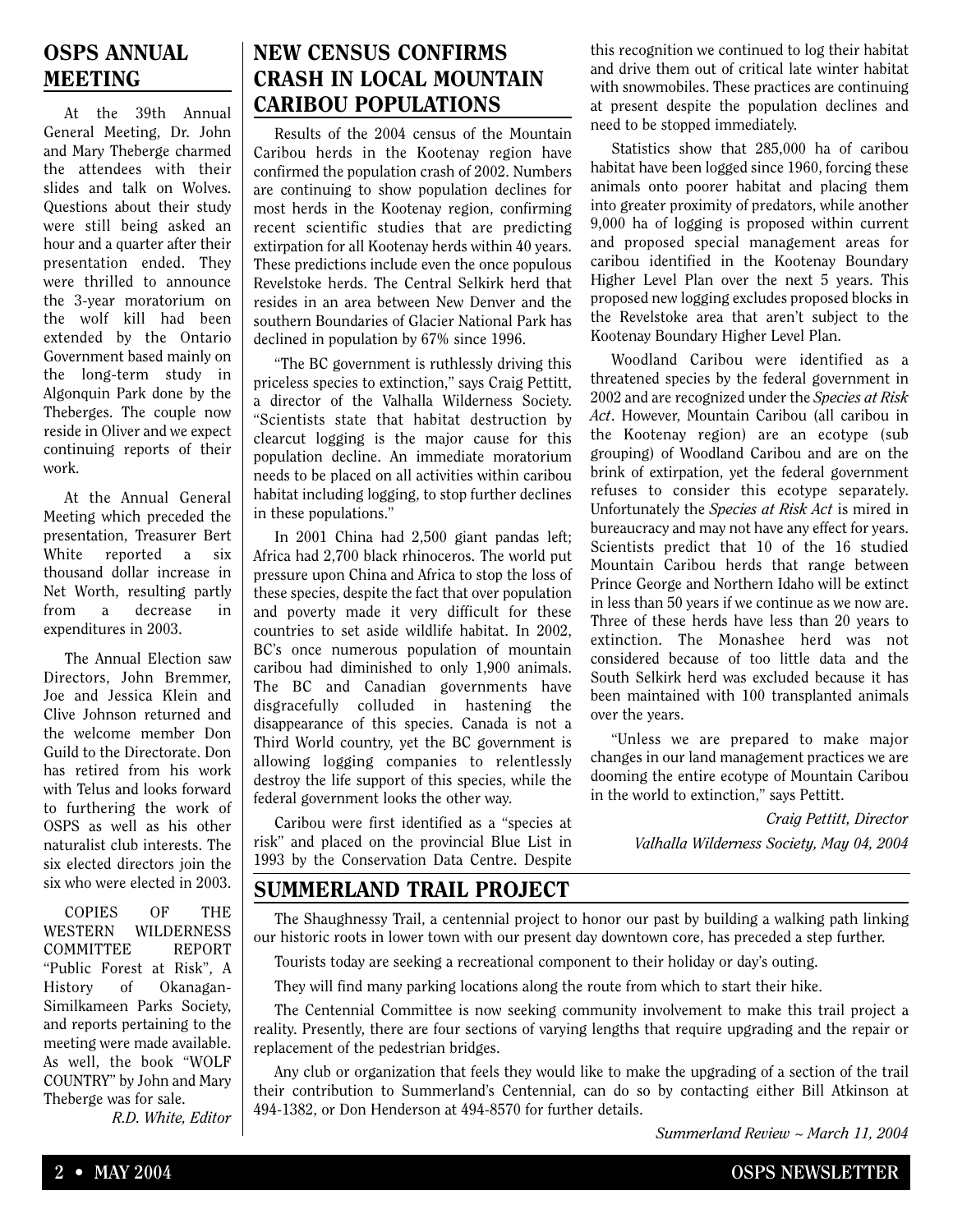# **SUMMERLAND TRANS CANADA TRAIL NEWS**

Exciting possibilities are awaiting us. An application has been made by Tourism BC for federal money from the Softwood Lumber Accord, called the "Rails to Trails Infrastructure Improvements". The total amount requested for all of BC for the Trans Canada Trail is \$4,203,100. The federal government will pitch in a goodly sum as will the Trans Canada Trail Foundation. But there's a fly swimming in this elixir of welcome news. All the regional districts have to agree to leverage some money against this grant by June 30th or BC will lose the whole amount. The money will be used for completing the Trans Canada Trail across BC. Our regional district alone would gain \$1.2 million if the District members agree to leverage about \$190,000. The next regional district meeting is May 20th, so if you know any of the representatives on the board, please urge them to ratify the leveraging. There will probably never be such an opportunity for monetary help for our Okanagan section of Trans Canada Trail again.

We're still working with the KVR Society on the Trout Creek Trestle/Bridge Task Force to deck and put safety railings on the highest KVR bridge located at the Summerland Research Station. The bridge design had to be changed due to new requirements from the Railway Safety Inspector. This new design has been approved now, but it's costlier than the old one. Doug Clayton and Geoff Solly are working out lumber prices. We hope to get started with the building by the end of May.

We're still about \$40,000 short of what we need. Donations to the bridge fund can be sent to Ken Ostraat, Municipal Treasurer, Summerland, BC V0H 1Z0. A charity receipt will be issued for anything over \$10. Be sure to mark your cheque: Summerland Trestle/Bridge project.

More Summerland Trans Canada Trail news: Geoff Solly has made and put up new benches along the trail. Henri Frioud is mounting interpretive signs using funds from the Bronfman Foundation. We're sponsoring a walk for the Meadowlark Festival on the May long weekend, and we'll probably be having a July 1st hike as well.

If the Softwood money comes through, we'll have a busy building season making trail improvements. We'd welcome help from competent chainsaw users for eliminating some trees blocking the KVR steam train's sight lines. We would welcome any donations, too. Donors will be issued a charity slip. Donations of \$40 or more will be listed on the handsome donor's board located on Brown Street behind the badminton hall. Donations may be sent to our treasurer, Ron Awai at RR2, Site 71, Comp 8, Summerland, BC V0H 1Z0. Other questions may be directed to Marilyn Hansen, (250) 494-9265.

**NOTE:** The 2003 KVR hiking and biking brochures that were distributed throughout the area are still available. Extra copies can be obtained by contacting the OSPS office. Audited copies of the audited Financial Statements are also available upon request.

**Okanagan-Similkameen LRMP Still Meeting!** The meeting will run from 8:30 to 4:30 on Friday, June 11th at the Mt. Boucherie Community Centre at 2760 Cameron Rd., Kelowna on the west side of the lake. To get to MBCC, turn east off Hwy 97 at the light at Ross Road (left if heading south, right if heading north), drive due east along Ross Road to Cameron Road, turn left and follow Cameron Road to the end (one long block) and you'll come to a T junction. Turn left and MBCC is straight ahead. You'll spot the arena first and the hall (our meeting place) beside it.

*From Terry Macdonald ~ Ministry*

#### **TEMPORARY BYPASS ROUTE**

On an east-to-west journey, the more obvious bypass route uses Myra Forest Service Road to descend to McCulloch Road in the outskirts of Kelowna. Then, after following McCulloch road west for about 5 km, the traveller can return to the rail grade via June Springs Road and Little White Service Road. While this 25-km long route uses well-travelled forest roads to provide access to the amenities of the city and a welcome break for those who have spent a week or two camping, it does have a disadvantage of an elevation difference of 760 metres.

The second choice involves a series of lesser-used forest roads and trails that loop south and above the canyon. While slightly shorter at 22.3 km, this route has an elevation difference of only 340 metres. The main disadvantages are a 1.5-km steep section near the apex of the loop and a total lack of amenities.

*Spring 2004 Newsletter*

### **PARKING FEES AT SUN-OKA!**

The new government decree of paying for parking isn't going to be just for Summerland's Sun-Oka Beach but for provincial parks in general. So this is going to affect all of us.

Most of us care about our parks AND about our fellow citizens. That's why we signed the petition saying: "We, the undersigned, believe in a compassionate society, where all, rich and poor, should have access to our provincial parks without paying parking fees.

We have paid for our provincial parks through taxes, and we do not believe in the commercialization of all our public assets.

Outdoor recreation in our provincial parks contributes to the health and spiritual well-being of our society. These public spaces should be available to ALL!"

There's an old rhyme that sums up the situation: "The law pursues both man and woman who steal the goose from off the common, but lets the bigger felon loose who steals the commons from the goose."

*(Once again Park users have not been heard ~ but we have to keep trying. Editor)*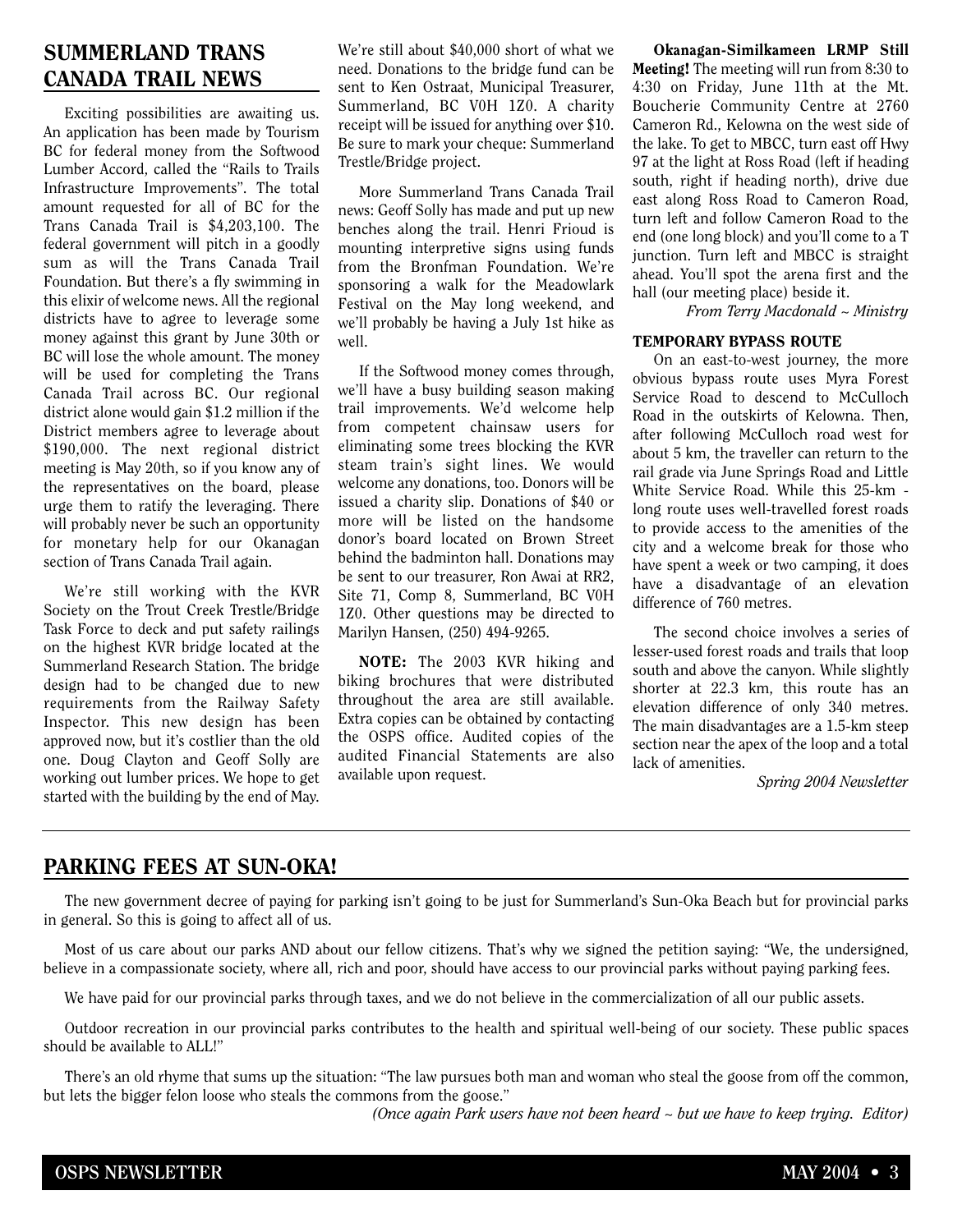### **OKANAGAN MOUNTAIN PARK**

As you are well aware, there was extensive damage to Okanagan Mountain Park during last year's fire. There is now the question of how to handle the damage and where we go from here.

Many of us are anxious to be able to hike in the park again, to see what has happened to once familiar areas and to be able to witness the stages of recovery of the area over the coming years.

Mike Ladd, the Area Supervisor for BC Parks, has provided us with some idea of how Parks will proceed. A contract has been let to assess the danger not only from the standing dead wood but from the many green trees that survived the burn but which are no longer wind firm. Ladd expects that the assessment will also show that 80% of the damaged trees will be on the ground within the next ten years. It is Parks intention, once the assessment has



been completed, to remove the dangerous trees from the main trail corridors and then let nature take its course with the remainder.

Those trees that are designated for removal for the safety of hikers will be dropped, bucked up, and left on the ground where they fell. It is expected that the clean-up and clearing of the trails will cost approximately \$200,000 dollars. Parks is hoping that some of the funding will come from the Provincial Emergency Fund.

BC Parks hopes that the park will be open by August.

At times like this, it is important for the government to know that we care. If you have a moment, please write to the Minister of Water, Land and Air Protection, the Hon. Bill Barisoff, Parliament Buildings, Victoria, BC V8V 1X4, in support of the necessary work to reopen the park.

# **BIGHORN SHEEP ON ROAD TO SURVIVAL**

From being almost decimated by pneumonia four years ago, the current estimate of 240 animals shows the herd is healthy.

A dozen California bighorn sheep are fitting in to their new homes in the Shorts Creek area just fine, reports Penticton-based wildlife biologist Brian Harris.

The sheep, formerly part of a herd on the Kamloops Indian Band, were collected and transported March 4 to an area on the west side of Okanagan Lake where there was less chance of sheephuman conflict.

"They were on the Kamloops Indian Band land, on a portion of the reserve being developed with a golf course and condominiums," said the Ministry of Water, Land and Air Protection Okanagan region wildlife biologist. "It was becoming a significant highway-kill area. While we were there (catching the sheep), 17 ran across the road."

After binding the sheep for transport and having them checked out by a veterinarian - the group included University-College of the Cariboo veterinary instructor Scott Mann and 10 of his students - they were trucked to Shorts Creek and released as a group.

Eight of the sheep were wearing tracking collars which, a week later, were still beeping indicating the sheep were alive.



Harris is hoping to conduct another transplant operation, this time to the Okanagan Mountain Park area, with more of the Kamloops sheep.

"The Okanagan Mountain fire has created some dandy habitat," said Harris, pointing out the heat of the fire has cleaned up the thick carpet of needles on the ground, which should allow the vegetation on which the sheep depend to flourish.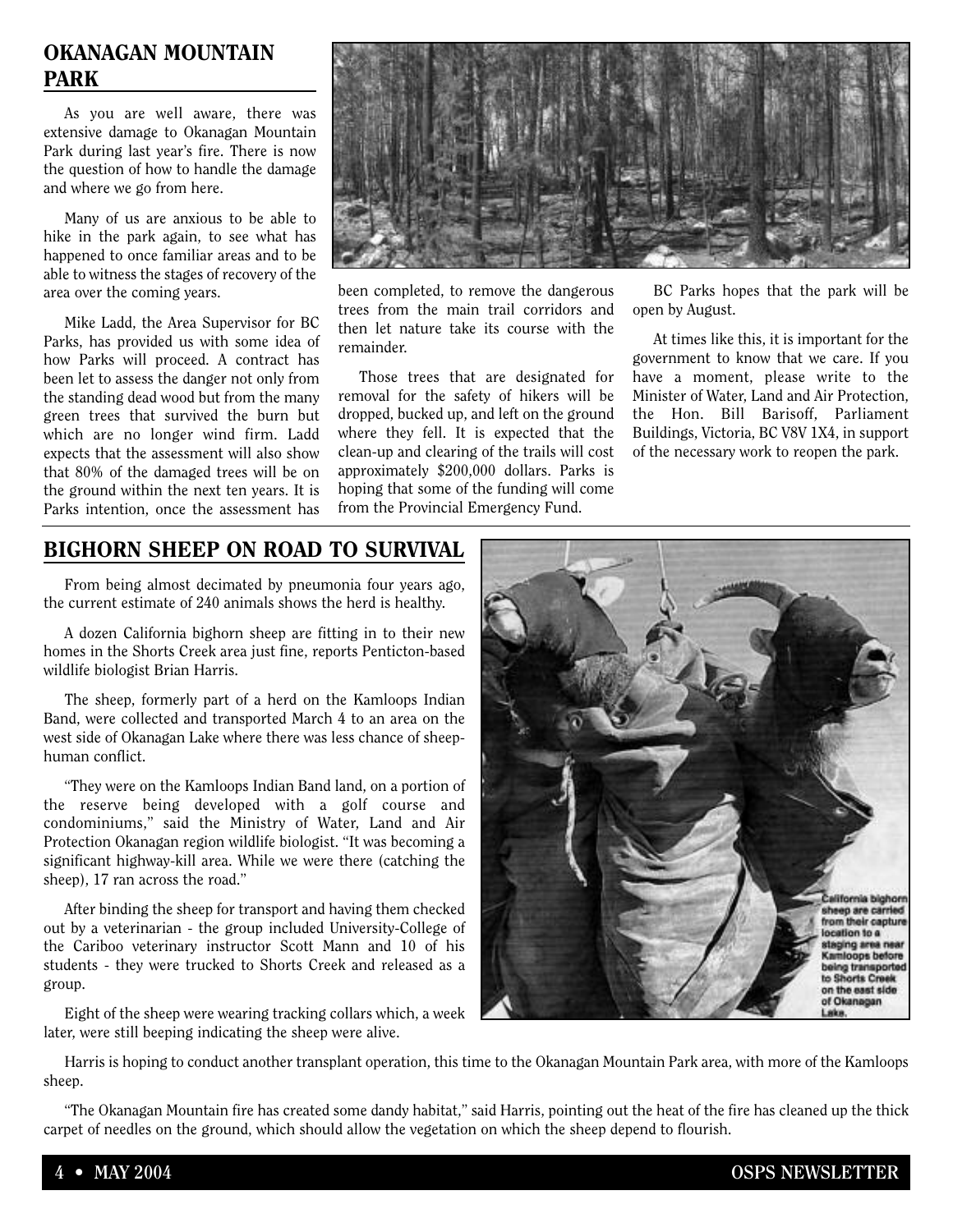### **DISCUSSING THE FUTURE OKANAGAN GRASSLANDS NATIONAL PARK**

It was a cloudless sunny afternoon when a group of hard-working University of Victoria geography students finally returned to their temporary headquarters at the Old Osprey Lodge. They had spent the day in the South Okanagan, looking at some of the lands that have been proposed for a future grasslands National Park.

I had met the group's leader, Professor Rick Searle, about 25 years ago during the heydays of the environmental movement. In retrospect, "those were the days" when we all had wonderful hopes and dreams about how governments would wake up to the need for environmental thinking, care and protection, in that order.

Rick and I agreed that both of us had aged since, and that the movement had done the same. So we were eager to compare notes on what we had achieved. Rick wanted to hear how the Parks Society had managed to get protection for the Cathedrals, Brent Mountain, Okanagan Mountain and the Cascade Wilderness, and what the society thought about the future of the Grasslands National Park. I wanted to hear how UVic is going to get involved in the preparatory studies for the grass ecosystems between Oliver and the border.

What could have turned into a mutual congratulatory exercise became, instead, a lively swinging discussion between the students, Rick and me. I had forgotten how strenuous debates with students can be! But we did manage to touch on most aspects of the park plans and the way the grasslands park idea could be enhanced and put up for public discussion.

The grasslands that have been proposed for park status are the ancestral lands of the Osoyoos and South Similkameen bands. The area is being used for aboriginal and non-aboriginal ranching and there is a certain amount of logging where forests are intruding into the grassland. In late spring, the hills are covered with bitterroot in full bloom, a delight to hikers and traditional aboriginals who collect the roots for food. One of the students from Rick's group hopes to do a detailed ecological study of the rare and endangered species of the South Okanagan and of the degree of biodiversity that remains after grazing.

At present, grazing is one of the bones of contention. Much of the ranch land has been severely overgrazed. On the other hand, the ranchers claim that they need these grazing leases to maintain a viable cattle industry in the area. We discussed whether this may become another one of those uncontrolled "progress" vs. conservation issues that tend to split us into opposing camps. Some people looked at this conflict as the apparently unavoidable NIMBY ("Not in my back yard") syndrome that has always

slowed down parks' creation in Canada and the USA. Yet the conflict can be resolved by re-assignment of grazing licenses if the B.C. government is willing to cooperate. Most of the land is public property and belongs to all of us. At least it is supposed to.

Closely related to the grazing discussion was a debate about how to develop and apply ecologically-sound land management methods to the southern grasslands. Seven years ago, the OSPS delegates to the LRMP had tried in vain to start a dialogue about these methods. Little has been done about it since then. The usual excuse is lack of sufficient funds for enforcement. In reality, the lack of creative management ideas is even more appalling. Broadly-based education on the local ecology certainly should be part of any parks' planning. The students seemed quite eager to shore up and promote the ecological viewpoint in such future discussions.

The grazing, grasslands, management and education debates inevitably brought us back to the central issue: how can you bring opposing groups and divided provincial government factions together to discuss the contentious issues peacefully and productively, based on good science (as the premier likes to put it!), instead of clashing head on, to the detriment of all heads and society as a whole?

At the risk of singing my old tune once more, I'd say that this is another opportunity where a structured and facilitated round table could provide a solution that will please everybody. In their new "dynamic" format, round tables can work fast and efficiently. They can include large numbers of interested stakeholders, provided all participants are willing to work together to find a solution that's somewhere between two extremes.

Luckily, our south Okanagan MLA, Bill Barisoff, has already approved the park idea in principle. As Minister of Water, Land and Air Protection, he'll also have major input at the cabinet level. Meanwhile, the students and we as OSPS members should look at this exercise as an opportunity to contribute support and creative management ideas to the park.

*By Juergen Hansen, Summerland* 



B.C. Forest Service workers use drip torches to burn off fuel in the forest and to improve grazing for California bighorn sheep April 5 on the west side of Vaseux Lake. Conditions in the Okanagan are drier than normal, and unless the region gets lots of rain by the end of June, residents could be in for another summer of fire.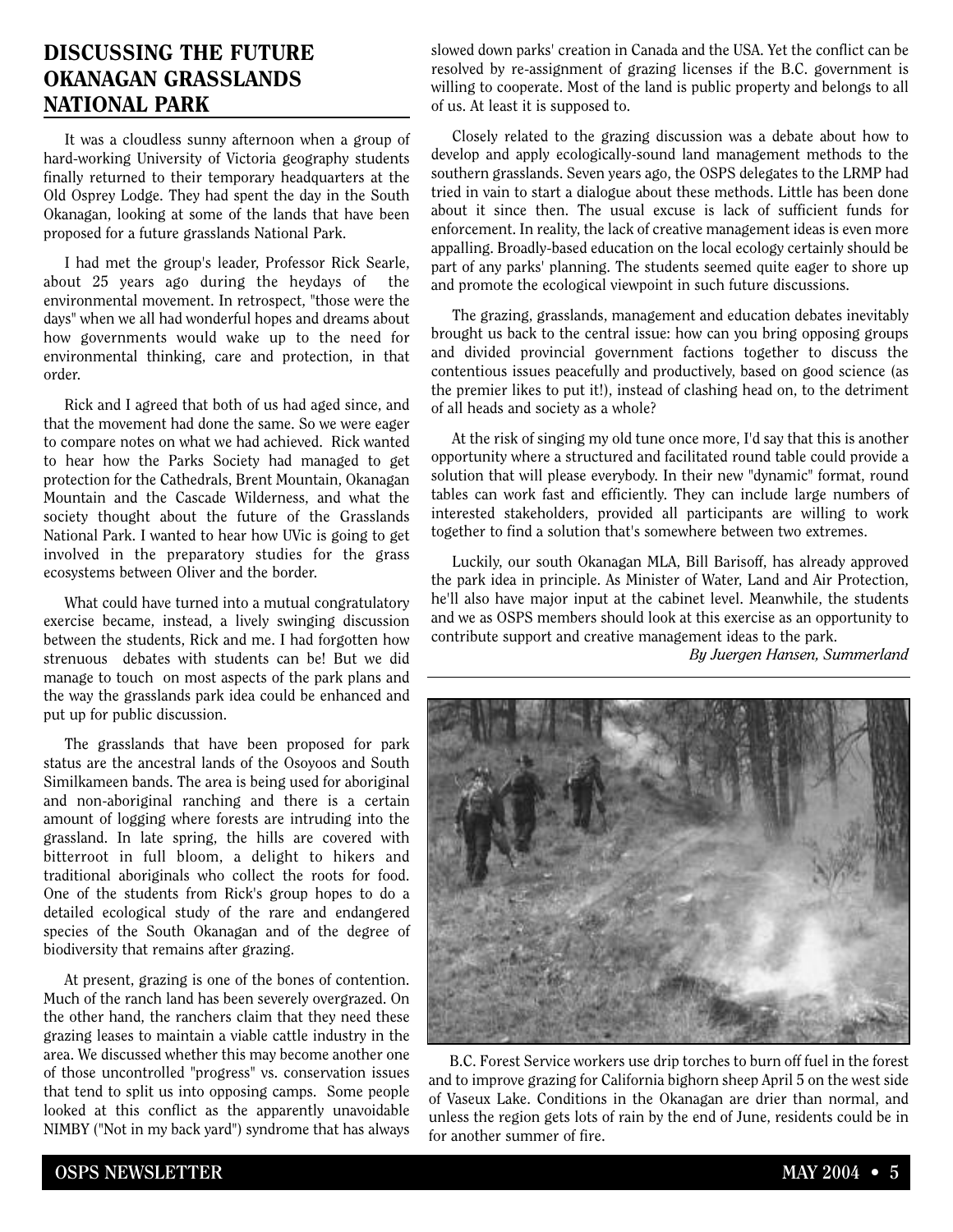### **BC'S INCREDIBLE SHRINKING ENVIRONMENT MINISTER**

The government's "one-window" approach to approving everything from oil and gas development to fish farms to selling off BC land does not include a view from the Environment Ministry.

Bill 84 allows mega-resorts in provincial parks, oil drilling underneath parks, and an oil and gas access road through a northern park. That bill, and another introduced in January 2003 that allowed private operators into our parks while increasing park fees, nicely bookened the year of the Incredible Shrinking "Environment" Minister.

Unfortunately, there is more. In 2003, the responsibilities of BC's "Environment" Minister were eliminated for 80% of BC's toxic waste and most pesticide use. The Minister will not have to consider licenses, or even issue codes of practice, for all but the most high-risk toxic waste sites. Monitoring what is left of waste management regulations has been downloaded to municipalities.

The government's "one-window" approach to approving everything from oil and gas development to fish farms to selling off BC land does not include a view from the Environment Ministry.

The Union of BC Municipalities, whose member mayors gave Premier Campbell a standing ovation back in 2001, condemned Bill 75, the "significant" projects legislation. At their convention in September, delegates also passed a resolution asking the province to halt all coalbed methane activity until adequate environmental safeguards were in place. They unanimously asked the province to

scrap Bill 48, which gives the BC Cabinet the right to impose agriculture and aquaculture developments on municipalities.

The Oil and Gas Commission, a Crown corporation whose commissioner is appointed by the province, also had a scathing report for the "Environment" Minister. The Commission found that one-third of BC's oil and gas operations violated regulations on stream crossings and one-third had improper sewage management practices.

You would think that BC's government would welcome all watchdogs.

Instead, beginning a year ago, the government cut the budgets of the Forest Practices Board and the Ombudsman by 35%, with the Auditor General facing a 15% budget cut. This is on top of increasing the wait time and restricting the scope of freedom-ofinformation requests.

So, just as Ontario is waking up to the high costs of environmental deregulation - hazardous waste spills, contaminated water (Walkerton anyone?), risks to the food system, increased pollution - BC seems to be following the same deregulation path.

The risk of British Columbians from a disappearing "Environment" Ministry appears high. Thanks to Ms. Murray, the new Minister, Bill Barisoff, will arrive in his new position to find that much of his Ministry, like his predecessor, has simply disappeared.

> *Dale Marshall is the CCPA-BC's Resource Policy Analyst. B.C. Commentary ~ Winter, 2004*

### **SOUTH OKANAGAN NATIONAL PARK**

Last October, then prime minister Jean Cretien and Premier Gordon Campbell signed a memorandum of understanding that promises \$65 million in federal funding to establish two national marine conservation area reserves and a national park reserve in B.C.

The agreement is part of the federal government's plan to create 10 new national parks and five new national marine conservation areas by 2008. Ottawa and Victoria will work cooperatively to assess the feasibility of establishing a new national park reserve in the South Okanagan.

The reserve would offer environmental protection for the Interior Dry plateau, one of the most ecologically diverse regions in Canada. The park is also expected to increase tourism, with economic spinoffs for rural communities.

Harvey was in the area interviewing for a full-time project manager who will work from a local storefront. So far, nothing has been decided except that the feasibility study will take place, looking into economic impacts, tourism studies and technical studies, over a two-year period.

"People need information, we recognize that. We're working on that, and I hope we can start to get some good information out soon.'

*Penticton Herald ~ March 19, 2004*



Doug Harvey of Parks Canada says there are no plans to force anyone off their property, as planning continues for an Interior grasslands national park in the South Okanagan. However, area ranchers, farmers and others are worried about the impact a national park could have on their livelihoods.

### **6 • MAY 2004 OSPS NEWSLETTER**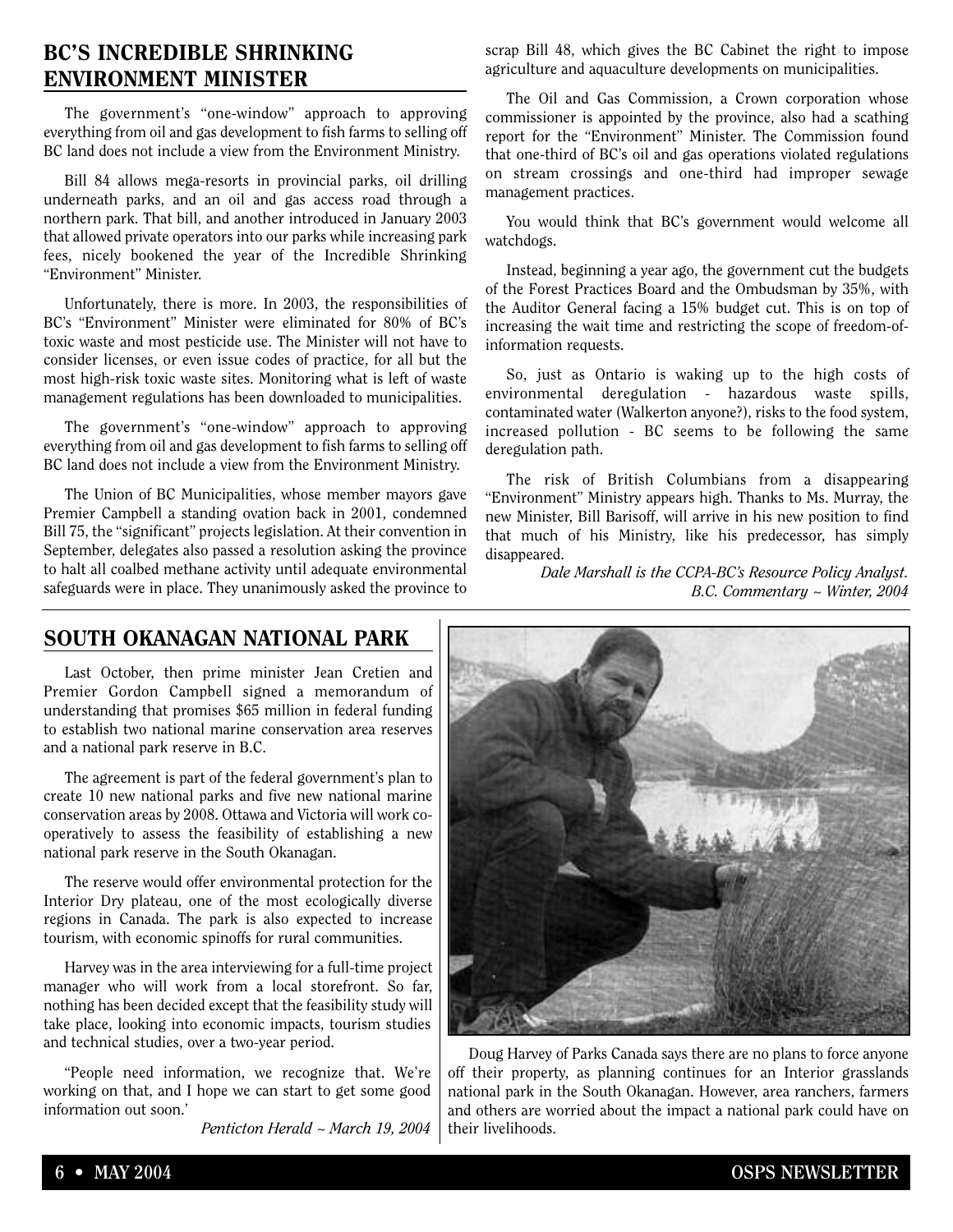### **NATURE CONSERVATION EMERGES AS GROWING TREND IN CANADA**

A growing number of mainstream Canadians are putting their time and money into a niche formerly occupied by environmentalists.

The emergence of nature trusts - or land trusts - in several provinces has resulted in the protection of thousands of environmentally sensitive properties to be used for future generations.

But these land-trust members consider themselves to be conservationists - not preservationists.

"We look at the environmental group as more advocacytype organizations and the nature-trust is more apolitical and non-adversarial," said Doug Walker, executive-director of the Nature Trust of British Columbia.

The Trust holds title to more than 20,000 hectares plus another 40,000 hectares of grazing leases, said Walker, but said there's only so much the organization can accomplish.

"There's always going to be areas that you'd like to save, but perhaps you just didn't have the money."

In some cases, property and money is bequeathed to the Nature Trust. Just this past week, the oil and gas giant EnCana Corporation donated \$750,000 for the trust to buy and maintain land.

Nevertheless, fundraising is an ongoing struggle and donors have to be convinced about the importance of the work, said Walker.

"People have to perceive that there's some risk of loss. It has to be an emotional or scientific belief that if they don't do something now they won't have it for tomorrow," he said.

*Bill Graveland, The Okanagan Sunday April 11, 2004*

## **OKANAGAN-SIMILKAMEEN PARKS SOCIETY ANNUAL GENERAL MEETING ~ MARCH 5, 2004 ~ WATER RESOURCES REPORT**

There have been a number of water issues which our directors and other members have been involved with this past year.

In June, the B.C. Lake Stewardship Society (BCLSS) held their spring conference in Penticton. OSPS joined this organization and I attended the conference. Stewardship projects are underway in the Okanagan basin and include Twin Lakes, Osoyoos Lake and Okanagan Lake. There are numerous other stewardship projects around the province. Speakers provided a great deal of information on healthy lakes and watersheds with an emphasis on the importance of stewardship by residents. You can access information on the BCLSS website: www.nalms.org/bclss or by mail at BCLSS, c/o Science Building, College Way, Kelowna, BC V1V 1V7.

The proposal to build an asphalt plant in Okanagan Falls was met with widespread opposition in the community. Concern was expressed on many fronts, one of them being contamination of ground water and the Okanagan River Channel. I attended the public meeting and spoke on this issue.

This summer's destructive fire season has created new concerns over runoff from the burned over areas. Summerland's severe water shortages emphasized the growing issue of potable water availability in the Okanagan. Almost all Okanagan Basin lakes are designated as reservoirs to serve our communities. A provincial government proposal to sell off recreational leases around these lakes was met with the disapproval by all mayors and local governments in the Valley. A water forum was held in Summerland to examine all options to prevent future emergencies. Growing demands on a limited resource makes it imperative that citizens take an active role in providing solutions. Some other water related issues addressed by directors were the Crystal Mt. Resort and Golf Course proposal above Westbank and sewage disposal issues in Summerland. There is no shortage of difficult and urgent water issues. The coming year will no doubt bring more of these challenges. Please keep informed of the water issues near your community and become engaged in working toward solutions.

*Respectfully submitted ~ Anne Davidson*



### **KELOWNA PARK**

Construction of three bridges along Phase 2 in section of Mission Creek Canyon should start in the last week of July.

"It'll be lovely to walk through the canyon on the bridges, looking up and down at the running water in the creek," said Brenda Thomson, president of the Friends of Mission Creek Society.

Other features along Phase 2 include picnic tables, benches, interpretive kiosks and markers pointing out distinctive geological features such as Layer Cake Mountain, hoodoos and the Rock Ovens.

Much of the \$1.8 million needed to build Phase 2 has already been secured, but supporters are in the midst of a campaign to raise the final \$500,000.

*By Ron Seymour ~ The Okanagan Sunday, April 18, 2004*

**OSPS NEWSLETTER MAY 2004 • 7**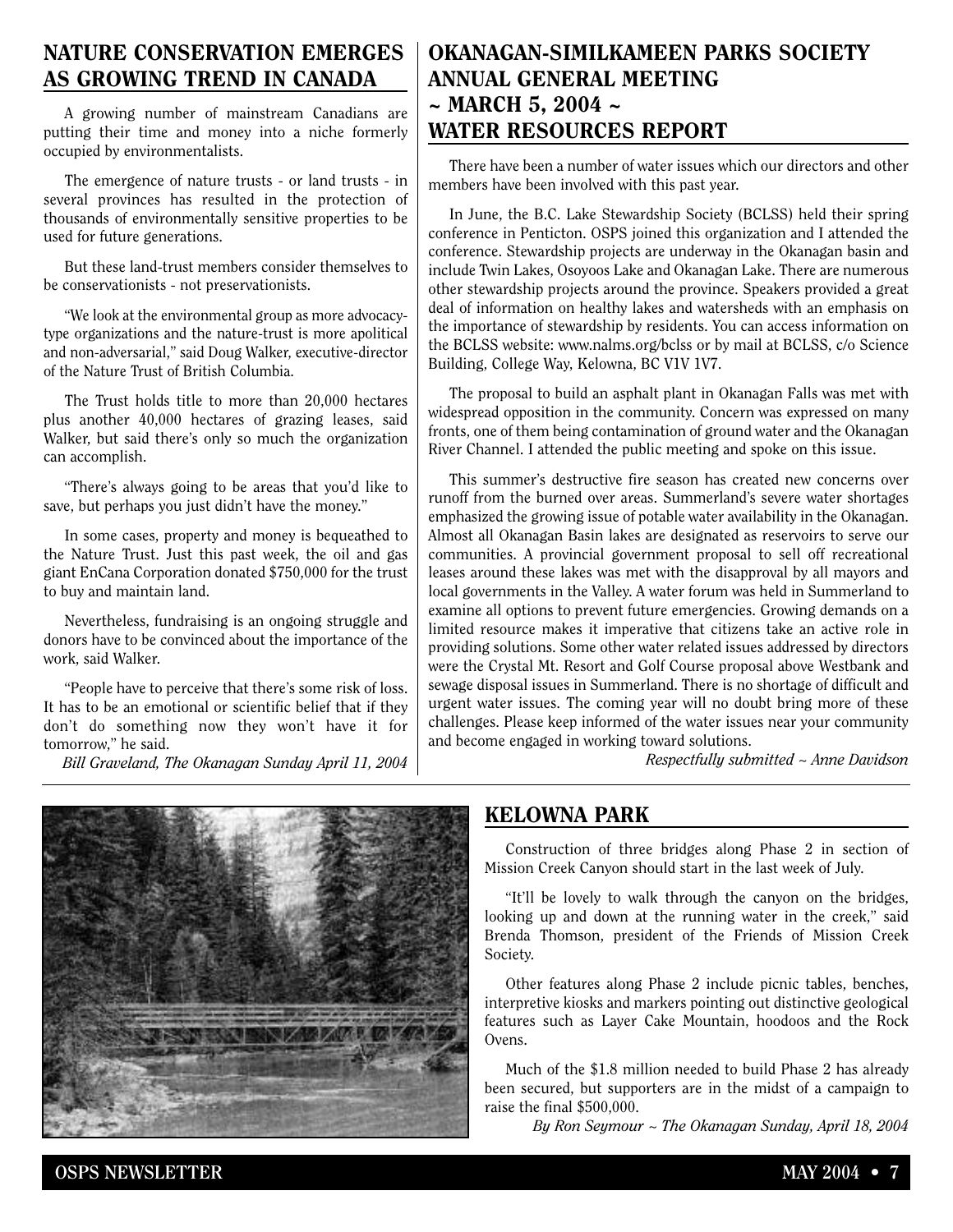### **RIVER RATING NUDGED UP**

Okanagan River now ranked third most endangered in province, according to Outdoor Recreation Council.

For the first time in three years, the Okanagan River is no longer rated the most endangered river in the province.

However, that's only because of new threats to steelhead and coho salmon runs in the Nicola and Coldwater rivers between Merritt and Spences Bridge.

The Outdoor Recreation council of B.C. released its annual endangered rivers list, which highlights what are felt to be the province's most critical river-related issues.

Decreasing water flows impacting the steelhead runs were the main reason the Nicola and Coldwater were ranked the most endangered.

Council chair Mark Angelo said the Okanagan River is not rated the third most endangered waterway, following the two Merritt area rivers on the Englishman River near Parksville on Vancouver Island.

Although headway is being made on some fronts, said Angelo, the Okanagan still faces an array of threats, including urbanization and increased water extraction - especially noticeable during last year's dry summer.

"The water issue was highlighted last year because of the drought-like conditions that we saw," he said. "Certainly water management issues to do relate very strongly to the Okanagan."

Angelo also pointed to the Okanagan Lake headwaters at upper and middle Vernon Creek, where concerns about inadequate management of ground water and surface water have been noted.

However, there is some good news for the Okanagan River.

"Despite all the impacts that is has suffered through it still has some very significant natural values," Angelo said. "It still has one of the last significant sockeye runs in the Columbia River drainage."

He noted a number of groups are looking to remove some of the dams and other structures on the river, in a bid to restore spawning habitat.

Deanna Machin of the Okanagan Nation Alliance said a detailed report into the state of water supplies in the Okanagan Basin is expected to be released this spring. The report looks at water quality and quantity issues, as well as habitat concerns.

Machin said the Okanagan's high population density will continue to have a major impact on waterways.

"Development is going to be fairly rampant in the Okanagan in the next 10 to 15 years, so I think we really need to be thinking about how to be responsible users of our natural resources," she said. "Water use is going to be really important."

The water extraction problem was also noted by Penticton-Okanagan Valley MLA Bill Barisoff, who said that was a key issue at a recent meeting of the Okanagan Basin Water Board.

Barisoff noted the expanding grape and fruit industries in the South Okanagan are also looking for water, compounding the impact of increased urbanization.

"I think we've got to be very conscious of how we expend water," he said. "Water extraction is the No. 1 concern."

> *Penticton Herald ~ March 30, 2004 John Moorehouse*

### **OWL CAUGHT IN LEGHOLD TRAPS, CRUSHED TO DEATH**



An Osoyoos farmer has been fined \$345 after a great horned owl died following capture in two leghold traps on his property Monday.

Murray Cosens of Breaburn Place received the fine Wednesday from conservation

officer Bob Hamilton of Penticton.

Sherri Klein, operator of the South Okanagan Rehabilitation Centre for Owls, was appalled at Cosens' apparent indifference to the plight of the mature raptor, which suffered for many hours before its death.

Klein was called by Cosens' neighbours Monday at about 3 p.m. They were distraught at the sight of a terrified great horned owl thrashing in agony, both its legs crushed in leghold traps. The traps had been installed on a platform mounted on a seven-metre-tall pole on Cosens' property, and

the neighbours first noticed the bird at about 8 a.m. Monday.

Klein took the mutilated bird to an Osoyoos veterinarian, who euthanized it.

Klein said she planned to press charges so people realize there is a right and wrong way to address problems with wildlife.

"You cannot use a leghold trap to trap an owl," said Hamilton, who issued Cosens the fine under the Wildlife Act Wednesday, but was unable to discuss the case because it's now before the courts.

Farmers have a right to protect their livestock from predators, said the conservation officer, but the method used was "not acceptable at all."

His interview with Cosens went well, added Hamilton.

"I'm satisfied the problem has been dealt with and won't happen again."

*By Joyce Langerak, Penticton Herald ~ April 8, 2004*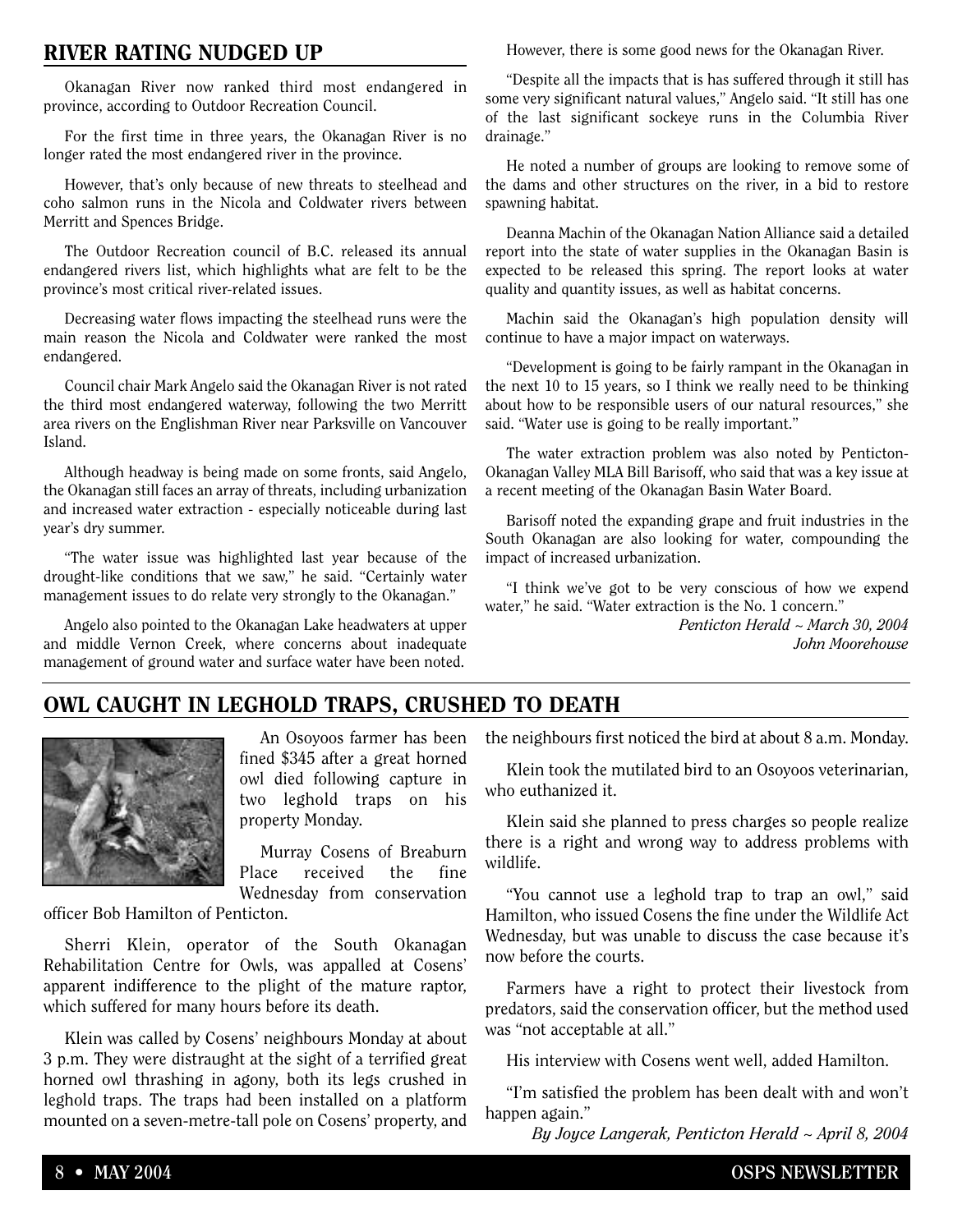

# **OSPS PARTICIPATION IN MEADOWLARK FESTIVAL**

Osoyoos Indian Band artist Ron Hall signs limited-edition prints of his work, Working With the Ancient Ones to Heal the Land. The geometric shapes of the meadowlark symbolize environmental conservation efforts based on science. The native figure represents traditional ancestral aboriginal wisdom and the orb symbolizes the vulnerability of our conservation efforts, Hall says.

*Penticton Herald ~ Friday, April 23, 2004*

**Conkle Mountain Walk, Summerland B.C., 1:30 pm - 3:30 pm, Sunday, May 23, 2004.** You will enjoy this 7 km walk along the meandering trans Canada Trail through scenic, rural Summerland. Sponsored by the Okanagan Similkameen Parks Society.

### **PARKS ECONOMIC CONTRIBUTORS**

Dear Editor,

My reply to Mr. Barisoff's latest spin on his statement that a healthy economy is needed before a healthy environment is that:

- It's a cheap ploy to say (or imply) you were misquoted, and;
- Before the Liberal government took over, cut out most services in the parks, and started adding more user fees, a commissioned study done on the economic benefits of the parks system (1995) stated that over \$40 million dollars of tax revenues came from parks, about \$5 million over and above costs of operation.

As well, the "net consumer surplus generated by BC Parks is valued in the range of \$670 million (net of the costs of operating the system)."

These figures show only a very few of the economic benefits parks bestow. So why is it that "maintaining and enhancing our incredible parks system comes at a cost - a cost that comes from taxation" as he says? The parks are, or were before all the new fees and downgrades in services, more than paying their way a great deal of which came from out-of-province dollars.

The matter appears to come down to the fact this government sees parks and protected areas as on the one hand a drain on the public purse, and on the other, a handy cash cow where the residents (wildlife, etc.) cannot protest the way their homes are being treated.

Neither view justifies the current incremental degradation of our provincial parks and other supposedly or formerly protected areas.

*Eva Durance, Penticton*

### **GOVERNMENT BENEFITS FROM NDP EFFORTS**

It was the NDP, not the Liberals, who encouraged new park lands designation through the Land and Resource Management Plan process; the Liberals have scuppered that process and may gut the new South Chilcotin Park passed by the broadly based Chilcotin LRMP Table.

The NDP, not the Liberals started negotiations with Parks Canada for the Gulf Islands and marine conservation areas; the Liberals, however, are no doubt delighted to unload all that "useless" land on the feds.

If, for example, reducing to a meager five the area supervisors in charge of all the protected areas in the Thompson-Okanagan from Manning to Grand Forks and Kamloops is a step forward, well, I guess I was born yesterday.

Ditto the almost total decimation of the conservation officer service.

And the plan to allow commercial activity in Gladys Lake ER (Spatziz P.P.), B.C.'s oldest and largest ecological reserves is outrageous.

Add the dismantling of all government-supported nature interpretation in provincial parks, the current plan for more resort-type operations in some parks, and a multitude of other measures to commercialize wild lands and wildlife and her statements sound as hollow as a dried gourd.

I am forcefully reminded of a comment Bill Moyers made years ago about the Reagan administration and the "feel-good" society he say in the U.S. "The ship is running onto the rocks, the captain's asleep and nobody's at the wheel, but everybody feels great!"

> *Penticton Western ~ January 6, 2004 Eva Durance, Penticton*

# **FORESTRY WATCHDOG SLAMS PROVINCE**

The B.C. government is doing an inconsistent job of applying its biodiversity strategy, in many cases not implementing measures to safeguard it, the province's Forest Practices Board says.

In a study released Thursday, the board found no one was monitoring implementation of the strategy, and its future under the Forest and Range Practices Act was not clear.

Biodiversity is a scientific term that designates the variety of wildlife and plant species, habitats and ecosystems needed to support plant and animal life.

The study covers the period from the implementation of the Forest Practices Code, passed by the former NDP government in 1995, through early 2003. It does not cover the new Forest and Range Practices Act, passed by the current Liberal government, which took effect earlier this year.

*Penticton Herald ~ March 19, 2004*